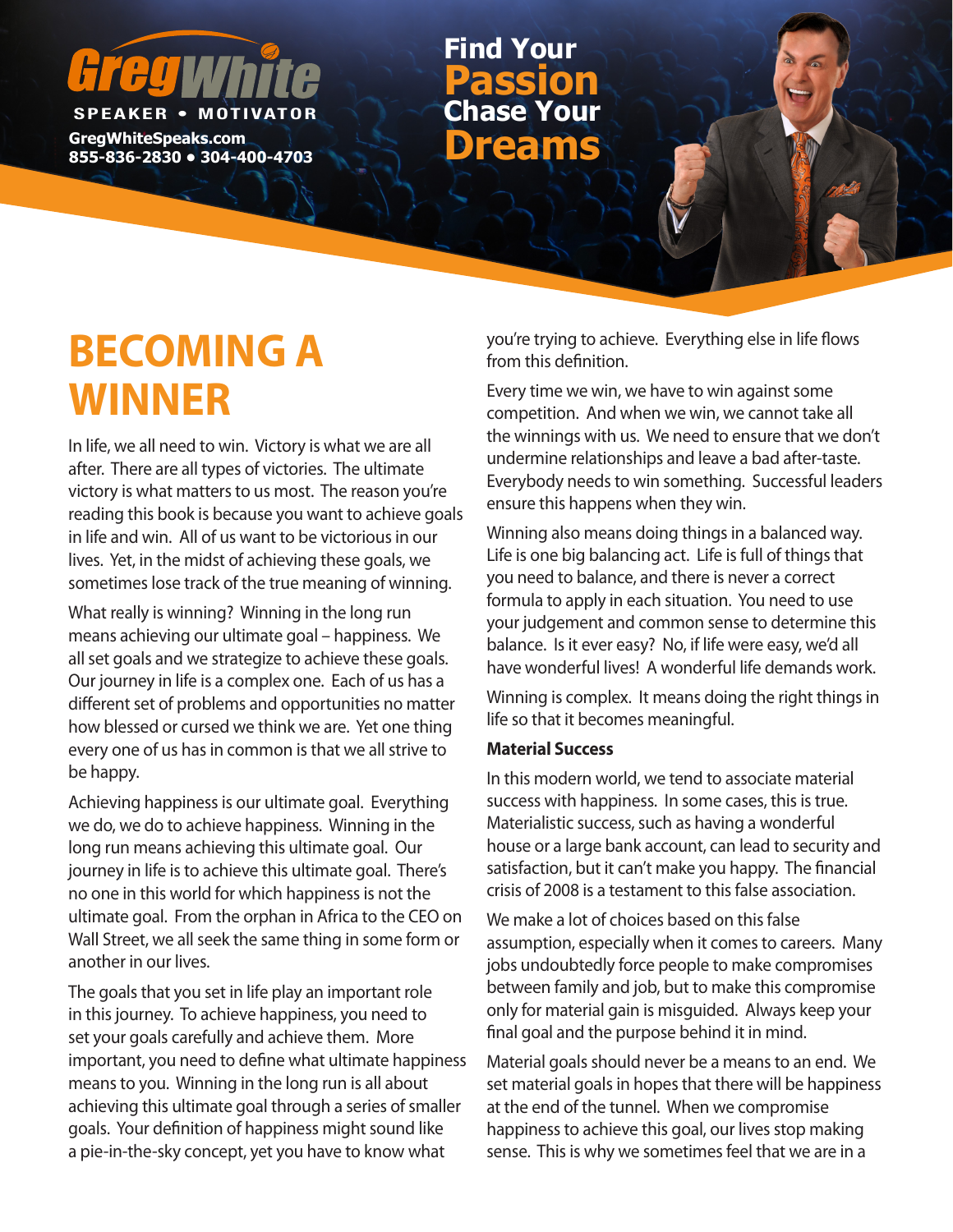

constant cycle of traveling but not getting anywhere. We are being very efficient, but not effective. We might be feeling rich but not happy. We might have all the latest gadgets but not the happiness we are seeking. You might know of people who don't have much compared to you but are very content. You see the happiness in their eyes, and you wonder how they do it.

They do it by focusing on the ultimate goal. In the materialistic world that we live in, we are under constant pressure to achieve materialistic success. Most of the time, the materialistic success does not equate to the ultimate goal of happiness.

In search of success, we get confused with what is effective and what is efficient. The wealth that we accumulate is efficient; if we are not doing it to achieve our ultimate goal of happiness, however, then it is not effective. Working hard to do something to achieve something might be efficient and would get you to your immediate goal, but if the immediate goal does not contribute to your ultimate success, then you are not being very effective.

#### **Losing a Battle to Win a War**

We sometimes need to lose the battle to win the war. Achieving your goals is the same thing. You sometimes have to give up certain short-term wins for the sake of long-term wins. It is walking away from an argument rather than getting in the last world. This is much easier said than done. Our human tendency is to win all the time. We have to resist the temptation and walk away; walk away and strategize. There is always more than one way of doing things. The world is an abundant place. It is just a matter of time until you realize an alternate way.

I personally have this tendency to always get in the last word. Somehow, I can never seem to let go. I want to win the argument. In situations where I have won, I realize that I have in fact lost. This is important especially in marriages. If your goal is to have a wonderful family life, you have to learn to lose a lot of short-term battles to win the war in the long run. You can win an argument by getting out what's in your mind, but you will realize that it takes much longer to heal. Sometimes, it might never heal at all. We are all human. In getting to our ultimate goal, we make mistakes and take wrong turns.

Losing a battle or two in the short run is about correcting these mistakes and taking a different approach. It is about analyzing our choices against a framework of our ultimate goal of happiness. We all have to do it.

#### **Persistence vs. Reevaluation**

You need to be persistent about your goals. Your plans will fail because there are many factors in each plan and it is impossible to factor everything at the inception. Persistence is the only way you will achieve your goal and win. Take Thomas Edison; if he hadn't been persistent, someone else would have invented the light bulb. We need to push to achieve our goals. When we believe in our goals, we keep at it rather than giving up.

There are times when you have to give up a short-term win and re-strategize because it is simply not working. We are reluctant to give up, but when something isn't working, we have to give up.

There is a subtle difference between persistence and the need to reevaluate. When you are persistent, you know that you are doing the right thing, but when you need to reevaluate, you instinctively sense that things are not working. There are times when being persistent will actually hurt your end result. You need to find alternative ways when this happens. We all need to use our best judgement in every case. There is no formula. We simply have to make the effort to make the correct choice.

Say you travel to work with your spouse and get to work late every day because of the way your spouse drives. Your goal is to get to work on time so that you can get your things done. You have tried to change his or her way of driving, and it isn't working. You can be persistent and put your marriage in trouble. Or you can find a different way to work, such a public transit. Though this might be insignificant in the overall scheme of things, it could be the tipping point between a good marriage and a bad marriage.

You need to know how important your win will be relative to your ultimate goal. If you will be happy with a good marriage, then you need to give up trying to change his or her driving habits. Again, strategy and creativity are important tools for finding alternatives.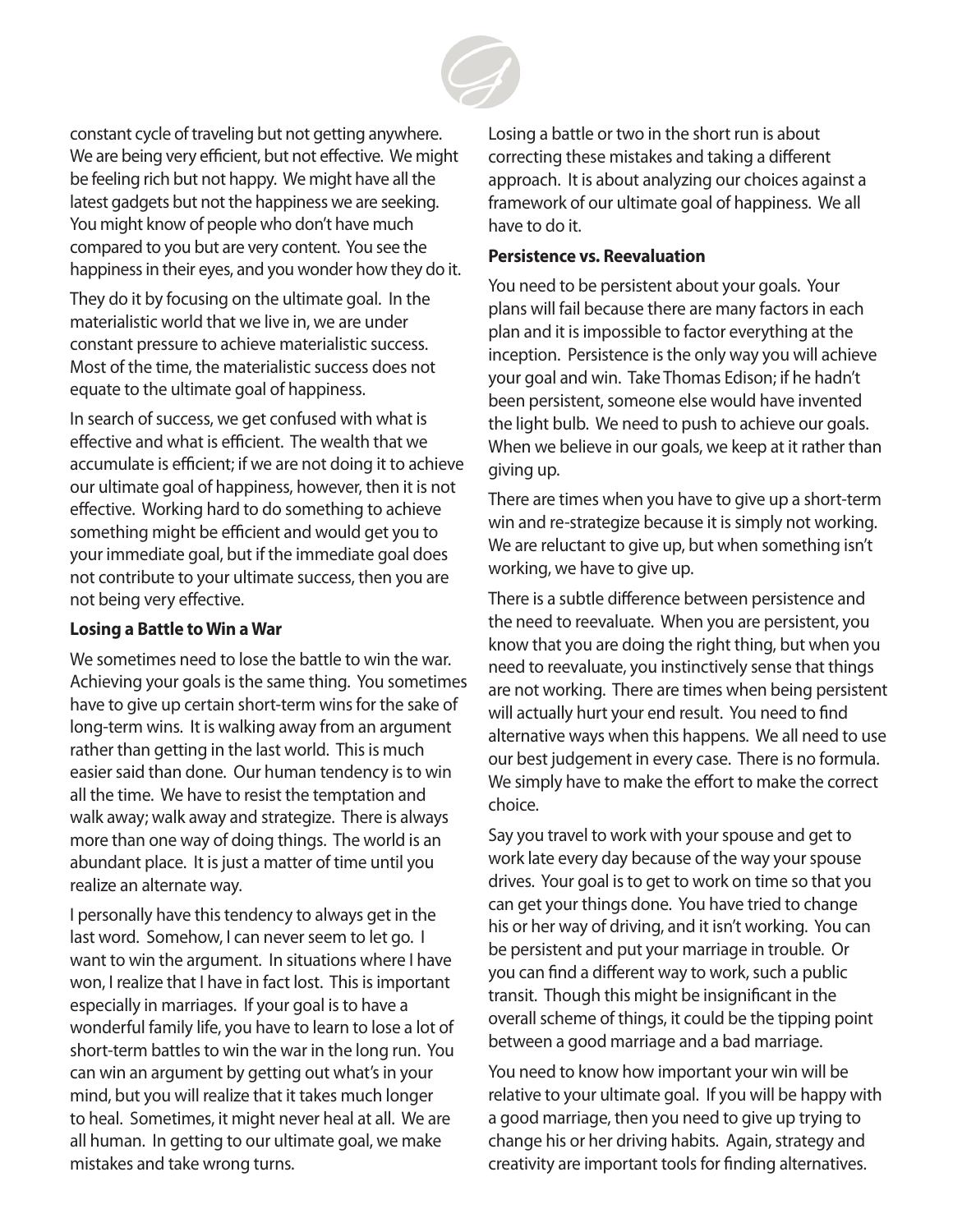

On the road to success, we are all going to meet competition because there are always fewer opportunities for success than there are willing people. Most of us don't like to face competitive situations because we don't want to confront a difficult situation. But if you are to succeed, this is one trait you need to develop. You need to win against your competition. At the same time, dealing with competition is a delicate balance. Many competitive situations will result in a winner and a loser. The thing to keep in mind when you emerge the winner is that your competition shouldn't feel like they lost. You can't bulldoze your peers at work for being our competition. At some point in your career, your paths might cross again. You need to handle competition tactfully.

In competitive situations, each person needs to gain something form the situation. You lose relationships when you win to the exclusion of everyone else. Everybody needs to feel they've won something. Succeeding gracefully is the art of winning.

For example, let's say you get promoted to department manager. Most of your colleagues were also aiming for the same job. Once you get the job, you could give them a raise and expand their responsibilities so that they don't feel they have lost the ace. You need to gain hearts of minds. Good leaders and successful high performers do this very well. Only the short-sighted winners take it all.

# **The Importance of Relationships**

We live in an interconnected world. This is why all new technologies that enable enhanced communication boom instantly. To achieve your ultimate goal, you need relationships. Severing relationships will not give you happiness. You might achieve your immediate goal, but you will have lost in the long run.

I remember trying to get my first promotion. I tried to make my mark in the organization by making one of my colleagues give up his contingency on his project. I did make my mark by saying a few hundred thousand dollars and getting my promotion, but I was never able to have a truthful relationship with this gentleman because I broke his trust. Once broken, trust in a relationship seldom returns to the level you started off with. It was then that I realized that winning in the long run is more important than winning in the short

run. When in doubt, take the relationship over the goal. You can always set new goals and re-strategize on how to achieve them, but it is very difficult to restore relationships.

The concept becomes very important with marriage. People initially get married for the physical, sexual and mental attraction. Though we are led to believe by society that this is love, unfortunately, this attraction lasts only a certain period of time no matter how attractive we are. Beyond that, true love really is a choice that we make. A large part of this choice is a sacrifice for the good of the relationship. To win in your marriage in the long run and be happy, you first need to lose by giving yourself up.

Relationships are your primary vehicle for success. The saying "no person is an island" is very true. We get things done with the help of others, and we learn about opportunities through others. We cannot live in a world of our own.

Too many people view relationships as transactional. Transactional means that you get something out of the relationship. We are all in relationships because of a mutual benefit, but we should not make relationships transactional. Rich relationships have both sacrifice and benefit components. You give something and get something as well. Rich relationships offer a lot more synergy and productivity.

The reason that so many people view relationships as transactional is they're always thinking about their benefit. In other words, we are selfish. It is in our nature to be selfish because it ensures our survival. Though we all feel selfish at times, we must work to overcome this feeling. Again, it is a choice we make. We can either let our feelings overcome us or we can make the effort to overcome our feelings. It is the latter that leads us to success. Because when we do overcome our selfish feelings, we have better relationships that are based on not only taking but also giving. These rich relationships will take you closer to your success.

#### **Abundance**

Always know that there is an abundance of opportunities in the world for everyone. It doesn't have to be that one single job opportunity that you